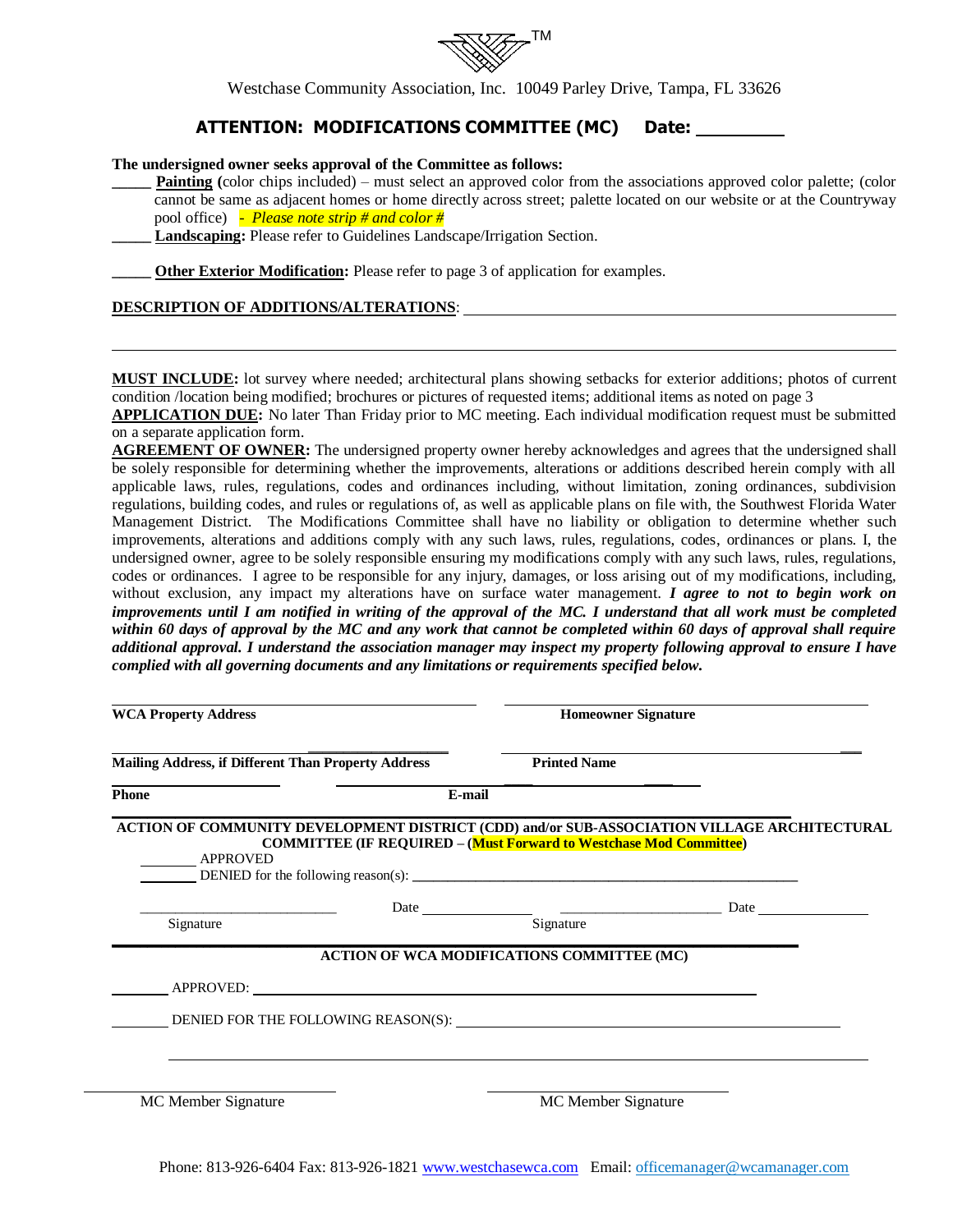

### **Excerpt from Declaration of Covenants, Conditions and Restrictions for Westchase ARTICLE XI – Architectural Standards**

**SECTION 1. Exterior Alterations and Modifications.** No construction, which term shall include within its definition staking, clearing, excavation, grading, and other site work; no exterior alteration or modification of existing improvements; no exterior painting; and no plantings or removal of plants, trees, or shrubs shall take place except in strict compliance with this Article, until the requirements set forth herein have been fully met and until the approval of the appropriate committee has been obtained pursuant to this Declaration. The Board of Directors may establish reasonable fees to be charged by the committees on behalf of the Association for review of applications hereunder and may require such fees to be paid in full prior to review of any application. All dwellings constructed on any portion of the Properties shall be designed and built in accordance with the requirements of the Hillsborough County Building Department. The Board of Directors shall have the authority and standing, on behalf of the Association, to enforce in courts of competent jurisdiction decisions of the committees established in the Article XI.

#### (a) Modifications Committee

… The Board shall promulgate procedures governing the areas of responsibility and practice of the Modifications Committee, consistent with the Declaration. Procedures promulgated by the Board shall be published in writing. In addition thereto, the following shall apply. Plans and specifications showing the nature, kind, shape, color, size, materials and location of such modifications, additions or alterations shall be submitted to the Modifications Committee for approval as to quality of workmanship and design and as to harmony of external design with existing structures, location in relation to surrounding structures, topography and finish grade elevation. The Modifications Committee shall have sole discretion and authority to approve or disapprove such plans and specifications. The Modifications Committee may consult with an architect, engineer, or similar professional, who shall be compensated for any professional services rendered, regarding the approval of any plans and specifications. Nothing contained herein shall be construed to limit the right of an Owner to remodel the interior of his or her Unit, or to paint the interior of his or her Unit any color desired; however, modifications or alterations to the interior of screened porches, patios and similar portions of a Unit visible from outside the Unit shall be subject to approval hereunder. In the event that the Modifications Committee fails to approve or disapprove such plans or to request additional information reasonably required within forty-five (45) days after receipt, the plans shall be deemed approved.

#### **EXAMPLES OF ITEMS REQUIRING ARCHITECTURAL APPROVAL: (See Documents for Further Information)**

| - Garages        | - Fences       | - Pavers           |
|------------------|----------------|--------------------|
| - Porches        | - Pools        | - Garden Borders   |
| - Doors          | - Screen Rooms | - Solar Panels     |
| - Room Additions | - Landscaping  | - Painting         |
| - Roofs          | - Gutters      | - Satellite Dishes |
| - Driveways      | - Playsets     | - Tree Removal     |

*Modification Committee (MC) Applications must be completed in full and shall include the required documentation to be considered by the Committee. Partially completed forms or the lack of proper documentation required may result in unnecessary delays.*

*Be sure to read your Declaration and Development Guidelines for a complete description of the Covenants, Conditions and Restrictions.*